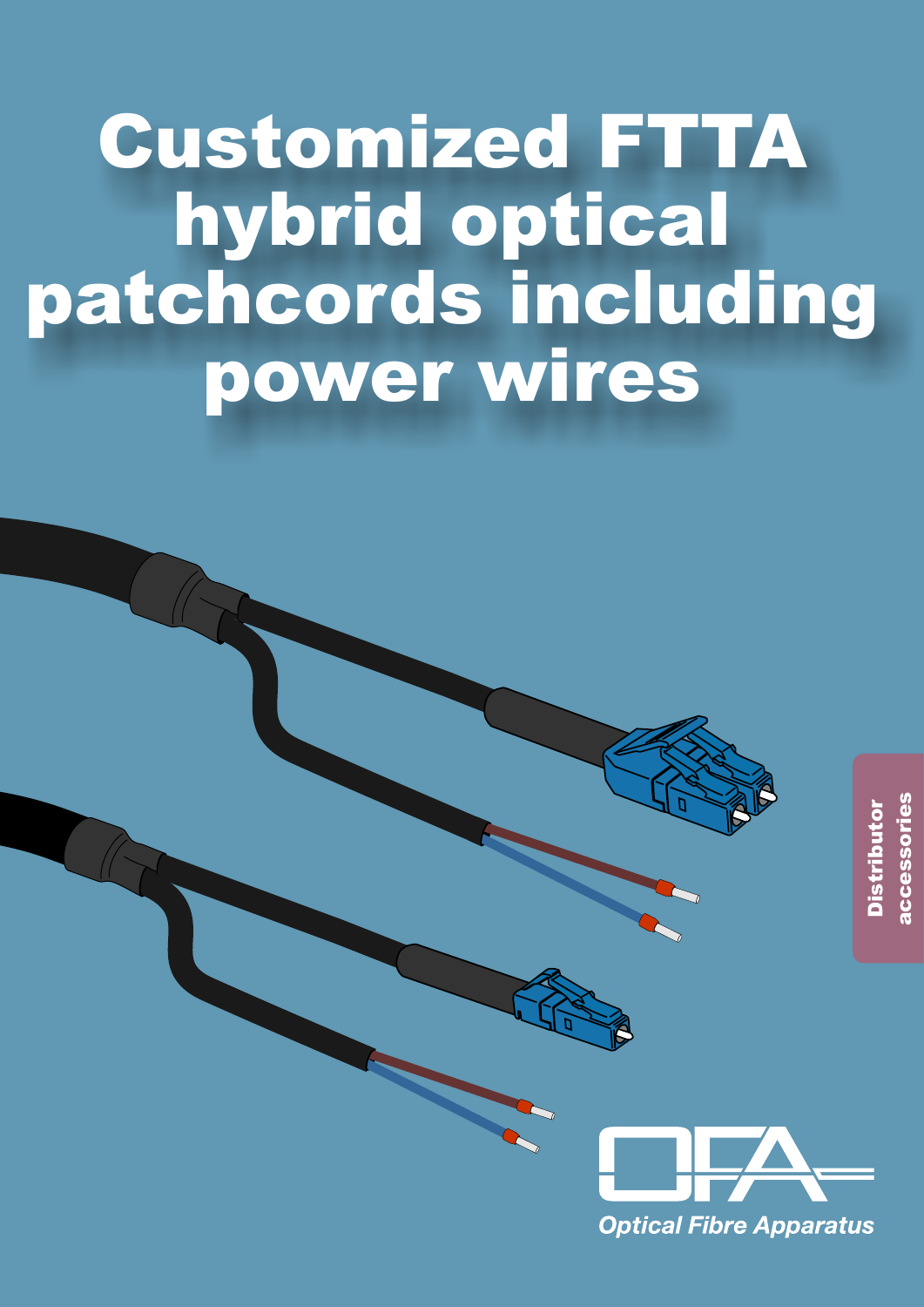## Product catalogue

optical networks components

#### **passive networks active components**

**services**

### **Customized outdoor patchcords AccuDry, LC/PC**

Customized outdoor patchcords with LC/PC connectors described in this datasheet, represents one of possible solutions of pre-connectorized hybrid cable - optical cable terminated with LC/PC connectors combined with power feeding copper wires in common sheath. Used "Phoenix Microwave Hybrid Cable LS0H" was designed as indoor/outdoor universal cable and have been developed in cooperation of companies OFA s.r.o. and Racom s.r.o. This solution has been propounded specially for microwave equipment RAy2 connection. Final cable contains universal optical indoor/outdoor AccuDry cable (2 fibers, 1 or 2 terminated) and two insulated Cu wires (stranded bare copper wire core, brown and blue insulation). On the antenna side is used heat shrinked splitting sealing element, and optical and electrical part is divided into two separated cables. Cu wires are protected by heat shrinked tube. The AccuDry cable is perfect for its properties as high tension load, toughness and universal jacket material (UV stability and LS0H). Thanks to this properties there is possible to lead the cable from outdor directly to indoor directly. The customized cables are delivered with preinstalled connectors LC/PC on one or two fibers. Copper wires are terminated by end-sleeves.

The cables could be connectorized from both sides for direct plug in or it could be delivered with connectors on one side only purposed to splicing on the other side. There is possible to deliver this product also by other types of connectors on request. The lenghts of cables are manufactured according to customer's request.